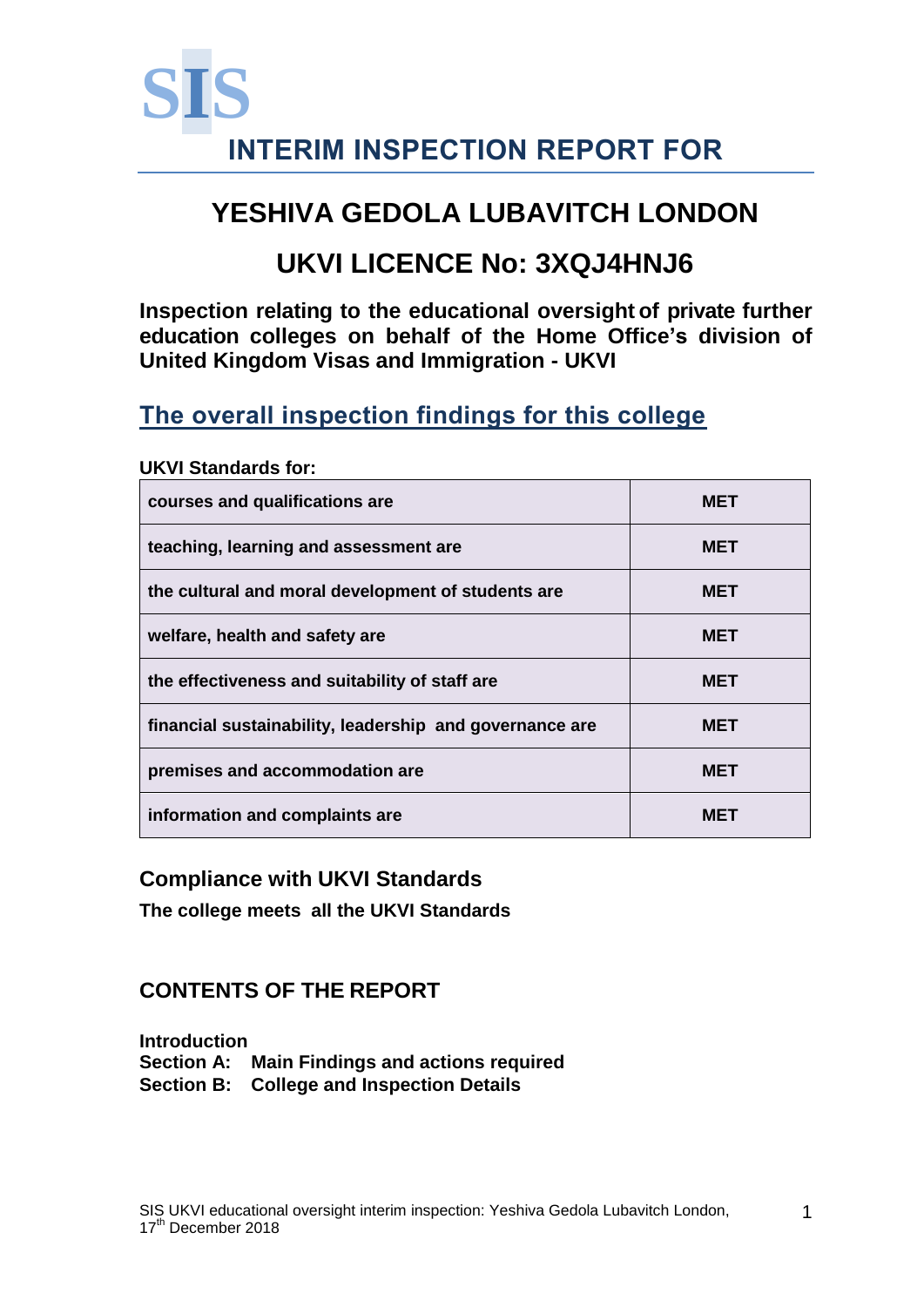## **INTRODUCTION**

#### **Purpose and scope of the inspection**

The School Inspection Service (SIS) is an approved educational oversight body authorised by the UK Visas and Immigration (UKVI) section of the Home Office to inspect privately funded further education colleges in England, with a Steiner, Montessori or Eurythmy basis or background, or with a clear religious purpose. Inspection by SIS is designed to assess the college's compliance with the SIS College Standards. The Standards cover the quality of education and welfare provided to all students, including those from overseas who are sponsored by the college for Tier 4 visas, and, where applicable, those under eighteen and vulnerable adults. On-site student accommodation, where provided, is assessed for compliance with the Standards but is not subject to a full boarding inspection. Inspection provides objective and reliable reports on the extent to which colleges meet the Standards. By placing reports in the public domain, the information they contain is available to students, the UKVI, and the wider community.

Inspection takes account of the context of each individual college, and of how it evaluates its own performance and demonstrates its success. It helps colleges, their staff and trustees/governors/proprietors to recognise and build on their strengths and to identify and remedy their weaknesses in relation to compliance.

The inspection also takes account of the college's financial performance over the last two years for new providers and since the last inspection for established providers. Based on this evidence an assessment is made of the college's financial sustainability over the next four-year period. This work is done by a qualified accountant on the basis of information provided by the college. Prospective students, their parents and agents should make their own enquiries into the financial viability of institutions before accepting a place.

Colleges are inspected on a four year cycle, with a full inspection of two days by two inspectors every four years, and an interim inspection of one day by one inspector in each of the three intervening years.

Yeshiva Gedola Lubavitch London received a full inspection in November 2016 and an interim inspection in December 2017. Both inspections resulted in published reports which are available on the SIS website: [www.schoolinspectionsevice.co.uk.](http://www.schoolinspectionsevice.co.uk/)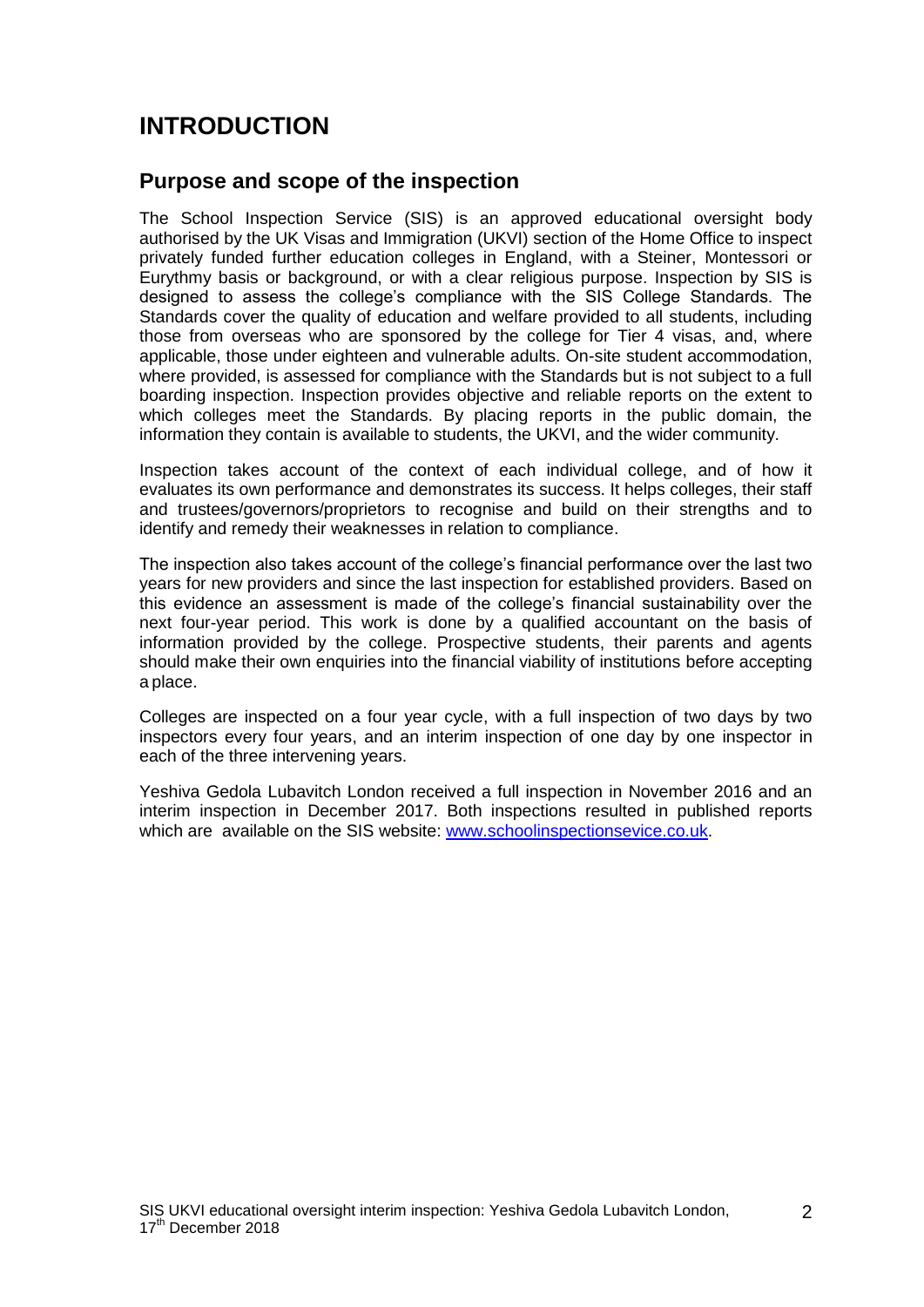## **Characteristics of the college**

Yeshiva Gedola Lubavitch is a rabbinical college located in Hampstead, London. Founded in 1982, it educates young men in the Talmud and in Chassidic philosophy as part of the international Lubavitch Yeshivas network. Students attend the college for one, two or three years. Student numbers have decreased since the last inspection and there is now a total of 40 students, aged 16 to 21, of whom 19 are under eighteen. About half of the students are British while others come from France, Holland, Spain, Switzerland and the USA. All of the 19 Tier 4 students are from the USA. About half of the students receive some form of support with their fees and no student is turned away due to lack of funding. Not all students become full-time rabbis at the end of their course, with some taking on other occupations. The college is led and managed by experienced rabbis with a small governing body from the Lubavitch community. Since the time of the last inspection the substantive principal has taken on the role of honorary dean and another senior rabbi has become acting principal. The college's stated aims remain as last year: 'The yeshiva aims to provide an orthodox Jewish education within the framework of the Code of Jewish Law in accordance with Chassidic teachings, enabling the students to reach the standard required by each course, whilst fostering in the students an understanding that Torah study is not just an academic exercise, but instruction in a way of life'.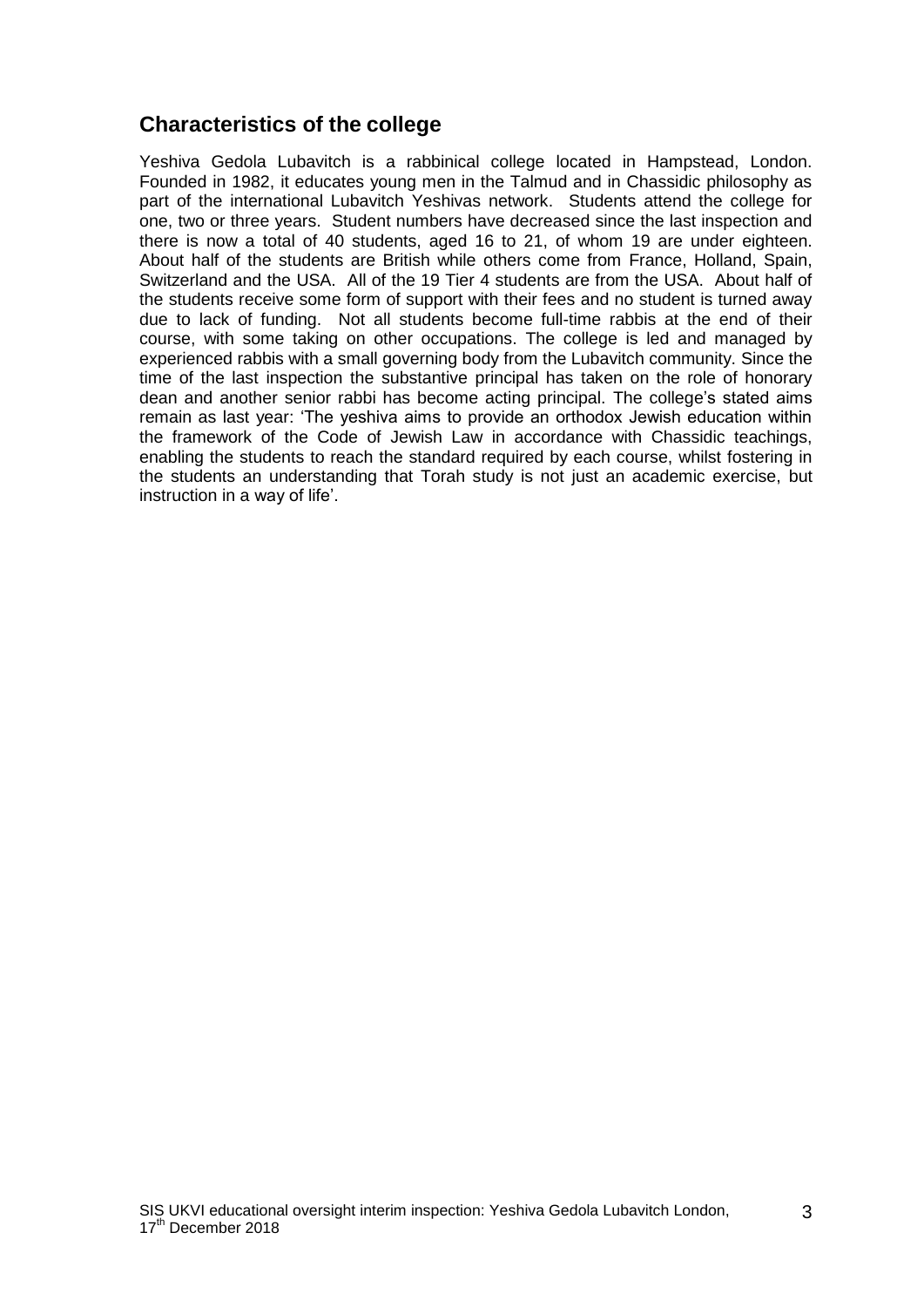## **SECTION A: Main Findings and Actions Required**

#### **Main findings**

Yeshiva Gedola Lubavitch London continues to meet all the Standards. The three fulltime courses on offer in Rabbinic Studies are linked to enable students to progress from one course to the next and are in keeping with the ethos and methodology of the worldwide Lubavitch education system. The courses are accredited externally and meet UKVI requirements.

The courses are very well suited to the needs of students and encourage the development of skills and knowledge in rabbinical and Talmudic scholarship. Students are fluent English speakers as well as working in Hebrew during their study sessions. Students say that their prior involvement in Lubavitch education gives them good awareness of the competencies required for the courses.

The yeshiva's teachers are all experienced rabbis who are scholars with extensive knowledge and teaching experience. Students say that they value their teachers' expertise and their ability to communicate and explain complex ideas. Discussion with students shows that they enjoy the intellectual challenge of learning the rigorous methodology of Talmudic study, and progressing to the creative challenge of venturing their own views within the framework of that methodology. Course planning is highly structured in line with the well-established conventions of Talmudic study. Students' progress is regularly monitored and recorded by their teachers through verbal and written testing.

The students show self-confidence and good social skills. They have a sense of pride in belonging to the yeshiva and the wider Lubavitch community. They enjoy taking part in the Mitvzo'im outreach programme through activities such as assisting in local schools and old people's homes. The yeshiva emphasises respect for people of all cultures. Staff are well aware of the Prevent duty and have received up to date training.

The college has made sure that policies and procedures for health and safety continue to be monitored, reviewed and kept up to date. Fire safety checks, including records of regular fire drills are in place. The college has trained first aiders on site. The designated safeguarding lead (DSL), a senior rabbi and tutor, has carefully maintained and updated his DSL training to ensure awareness of Keeping Children Safe in Education 2018, and other staff have been given appropriate training.

There is a well-established system of pastoral care which is in line with the Lubavitch ethos. Talking to students of all ages and scrutinising their responses to a questionnaire completed in connection with this inspection shows that they feel safe and well cared for. Students say that the relatively small size of the yeshiva enables them to receive good personal support from their tutors. They know who they could contact in the event of any worries or concerns and are familiar with the role of the DSL, as well as being aware of two named persons who they could contact outside the college.

The computerised admissions register is up to date and is well maintained, and includes, for example, two contact telephone numbers for students' parents. Attendance registers are taken several times each day, and the college is fully aware of UKVI reporting procedures in the event of any Tier 4 student failing to attend.

SIS UKVI educational oversight interim inspection: Yeshiva Gedola Lubavitch London, 17<sup>th</sup> December 2018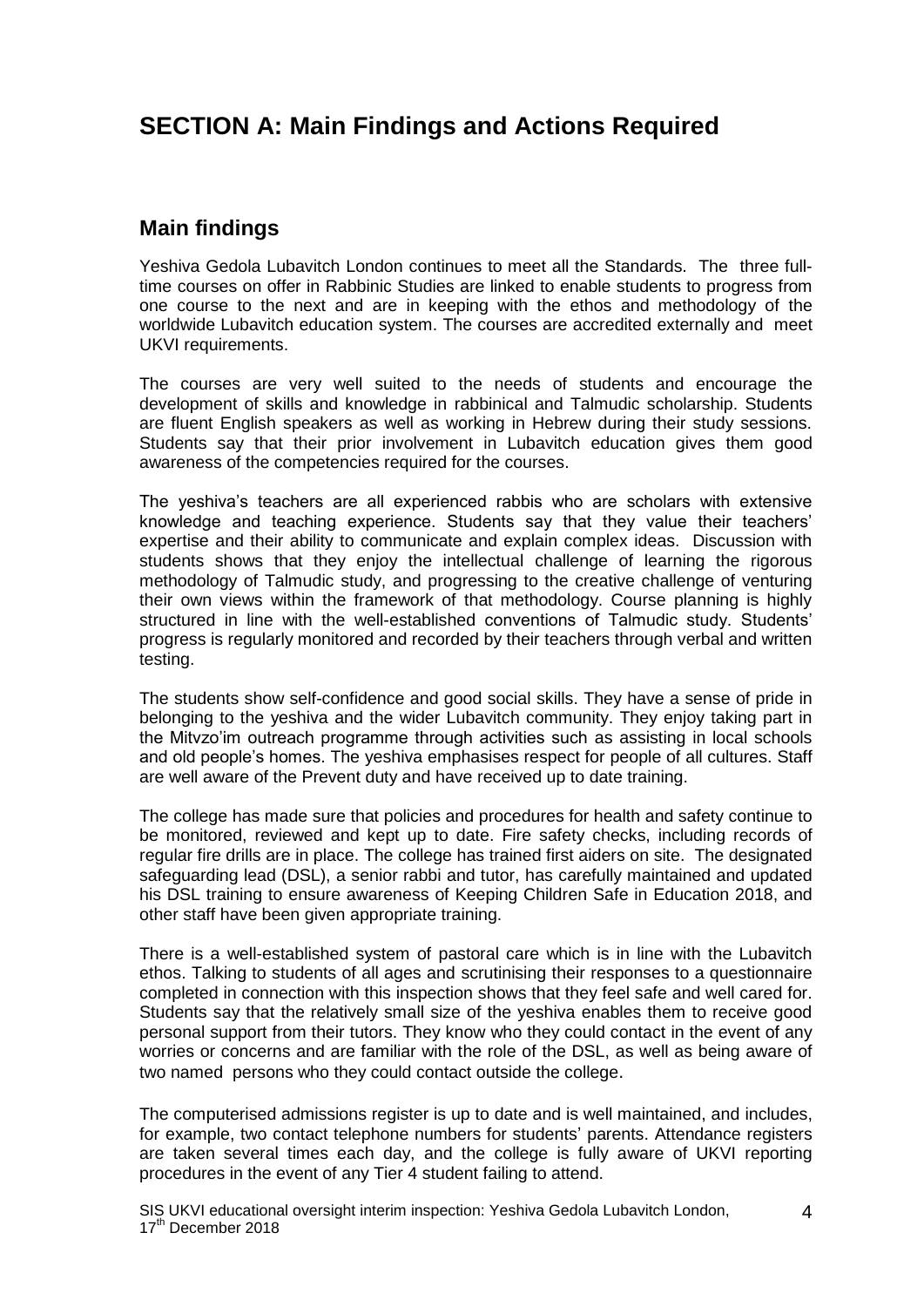As at the last inspection, the Standards for the effectiveness and suitability of staff are met. One additional member of staff has been appointed for kitchen duties and the appropriate checks were carried out.

Since the last inspection, improvements in accounting practice at the overarching Chabad Lubavitch UK charity, of which Yeshiva Gedola is part, have given greater clarity on the financial position of the college. There can be reasonable confidence in its financial sustainability, given support from the Lubavitch and wider Jewish community, and the college's ownership of its own premises. Students are not at risk of being unable to complete their courses.

The college continues to benefits from the active support of governors to further its aims. Since the last inspection the substantive principal has been appointed honorary dean, with a temporary arrangement for delegated leadership formalised to enable a senior rabbi to become acting principal. The smooth running of the college is enabled by a stable and experienced group of senior staff who work effectively together to sustain and improve provision.

The college has made a number of improvements to its accommodation since the last inspection through refurbishment of bathrooms and a rolling programme of re-decoration. The accommodation, both in the main house and in nearby flats, is clean and suitably maintained, and students are encouraged to keep their bedrooms tidy. The yeshiva's prayer room is used by small numbers of local people but this is always supervised and does not affect students' education or threaten their welfare. The college has re-opened its food preparation facilities, a cook now prepares daily meals on site and the local authority has inspected and certified the facilities as conforming to regulations. Students say they appreciate having freshly cooked meals.

The students usually learn about the college through contacts in the Lubavitch community. There is an up to date website, and the prospectus and student handbook also provide the necessary information for students. The complaints policy meets requirements, and there have been no formal complaints since the last inspection.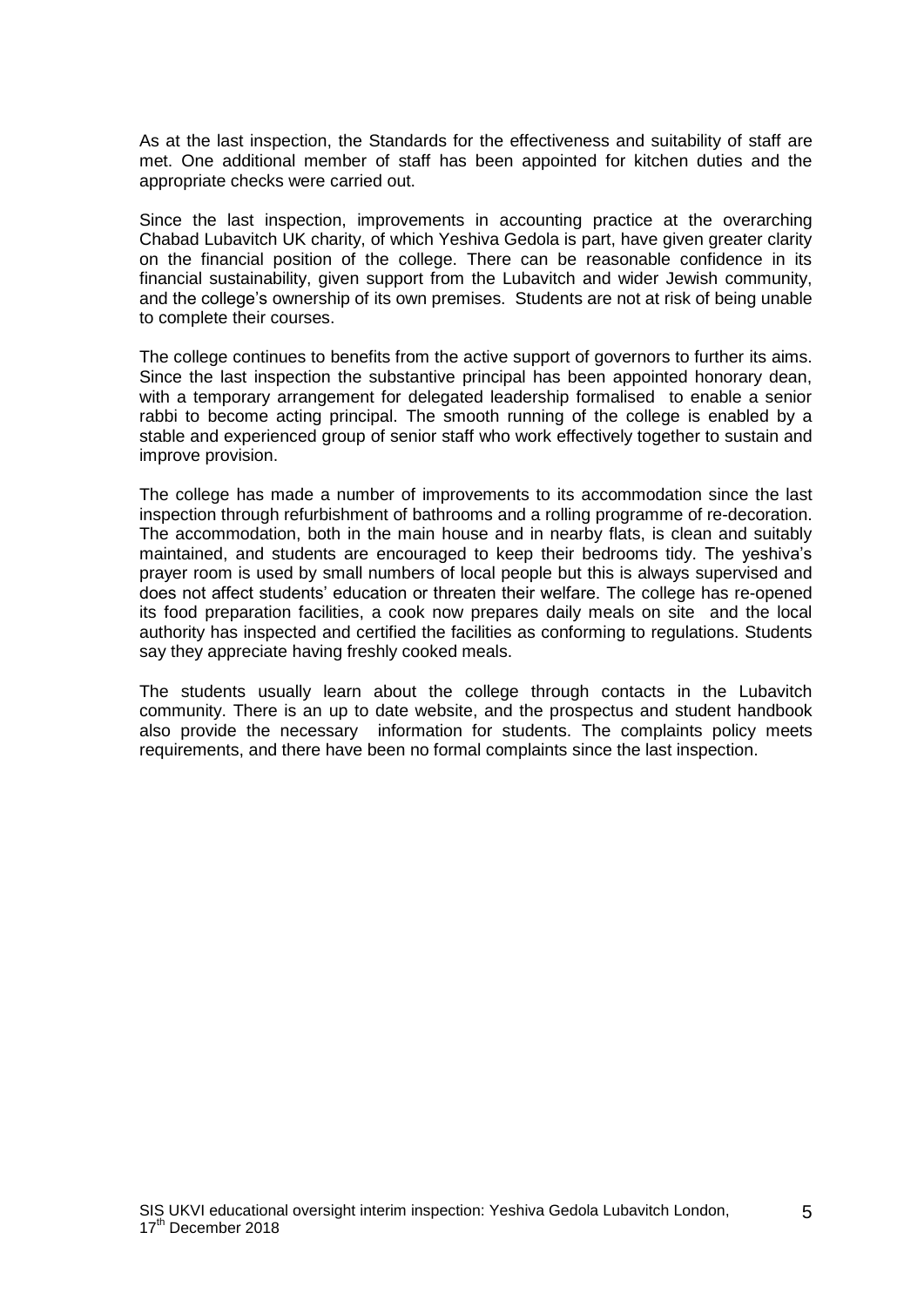| <b>Overall Main Finding</b>             | <b>Compliance</b>              | <b>Outcome for the College</b>                                                                            |
|-----------------------------------------|--------------------------------|-----------------------------------------------------------------------------------------------------------|
| The college meets UKVI<br>requirements. | It meets all the<br>Standards. | It will receive an interim inspection<br>check in one year and a further full<br>inspection in two years. |

## **Actions Required**

No action is required.